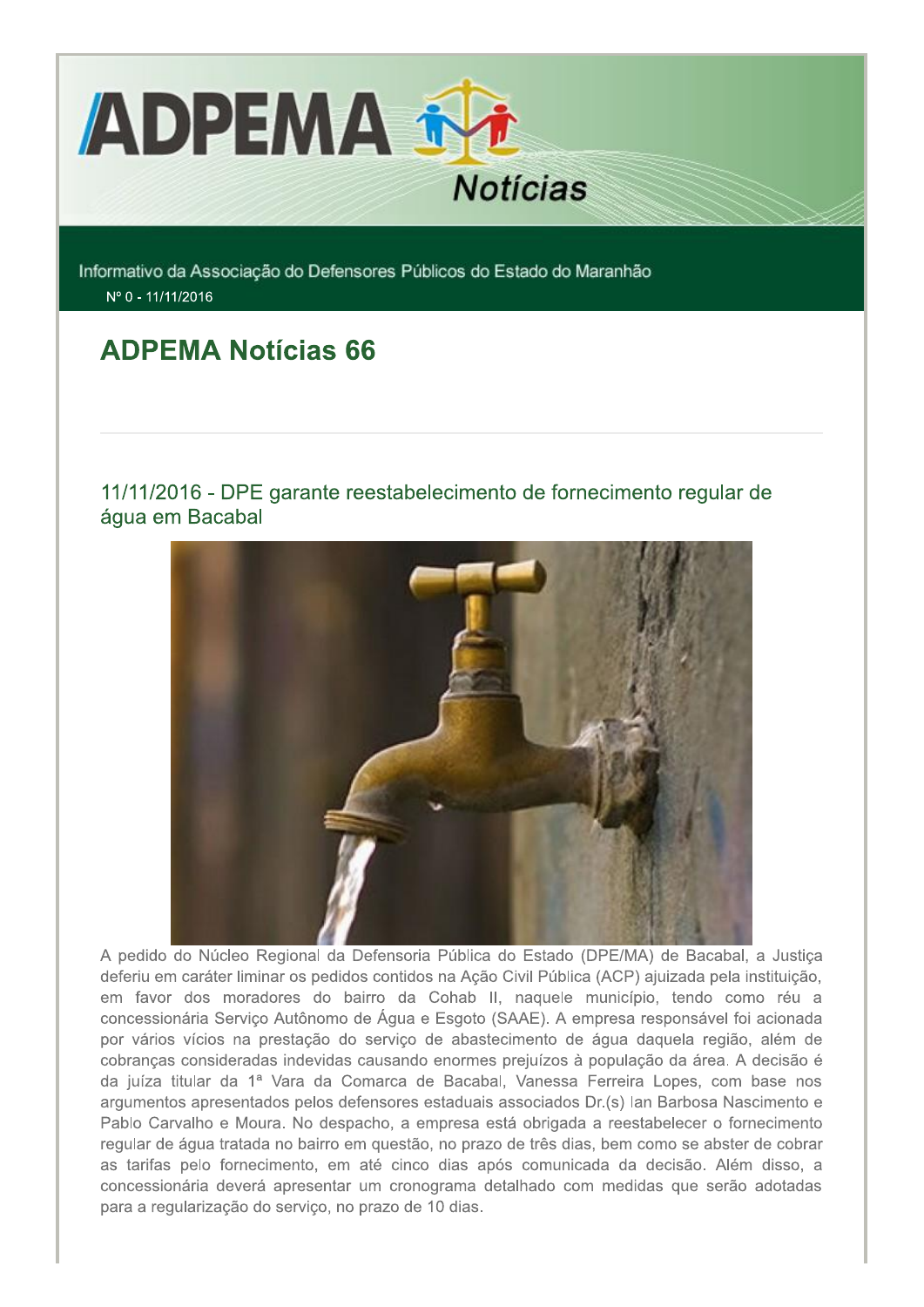A DPE foi procurada por duas moradoras do bairro, que há cerca de seis meses vêm sofrendo com a má prestação do serviço naquela região, prejudicando centenas de famílias. Os defensores manifestaram a importância da decisão da magistrada para a consolidação da cidadania dos moradores daquela área, reduzindo, portanto, mais um problema causador de diversos males sociais.

Segundo Ian Nascimento, não se pode conceber que um bairro populoso como a Cohab II fique privado indefinidamente dos serviços de fornecimento de água pelo SAAE. "As pessoas mais carentes necessitam se deslocar de suas casas para coletar água da vizinhança, inclusive tendo que desembolsar quantias significativas para obtenção do produto. Nesse contexto, como não estão sendo servidos pela empresa, a maior parte dos moradores com menor condições financeiras tem deixado de pagar as faturas há vários meses, como forma de compelir o fornecedor a sanar a situação", destacou.

Pablo Carvalho observou que a falta de serviço de abastecimento reflete em diversos danos à população nos aspectos morais, financeiros e de saúde pública. "Com a falta de água, a população do bairro vem suportando sérios constrangimentos, tendo comprometidos seus afazeres domésticos e necessidades básicas, pois, como sabido, a água é de fundamental importância para o desenvolvimento do ser humano. Há que se ressaltar, ainda, que a situação faz com que os moradores do bairro tenham que armazenar água em reservatórios improvisados em seus quintais, aumentando seriamente o risco de proliferação do mosquito transmissor da dengue e de outras doenças", ponderou.

Em sua decisão, a magistrada destaca a importância da boa prestação de serviços essenciais para o bem-estar da população. Segundo ela, a falta do fornecimento digno de água à população enseja dano irreparável ou de difícil reparação, pois a água é bem essencial à população, constituindo um serviço público indispensável à sobrevivência humana, sendo que a sua falta certamente causa transtornos aos moradores do bairro.

Fonte: ASCOM DPF/MA

## 11/11/2016 - DPE/MA leva atendimento jurídico para Residencial Jackson Lago no Bairro Fé em Deus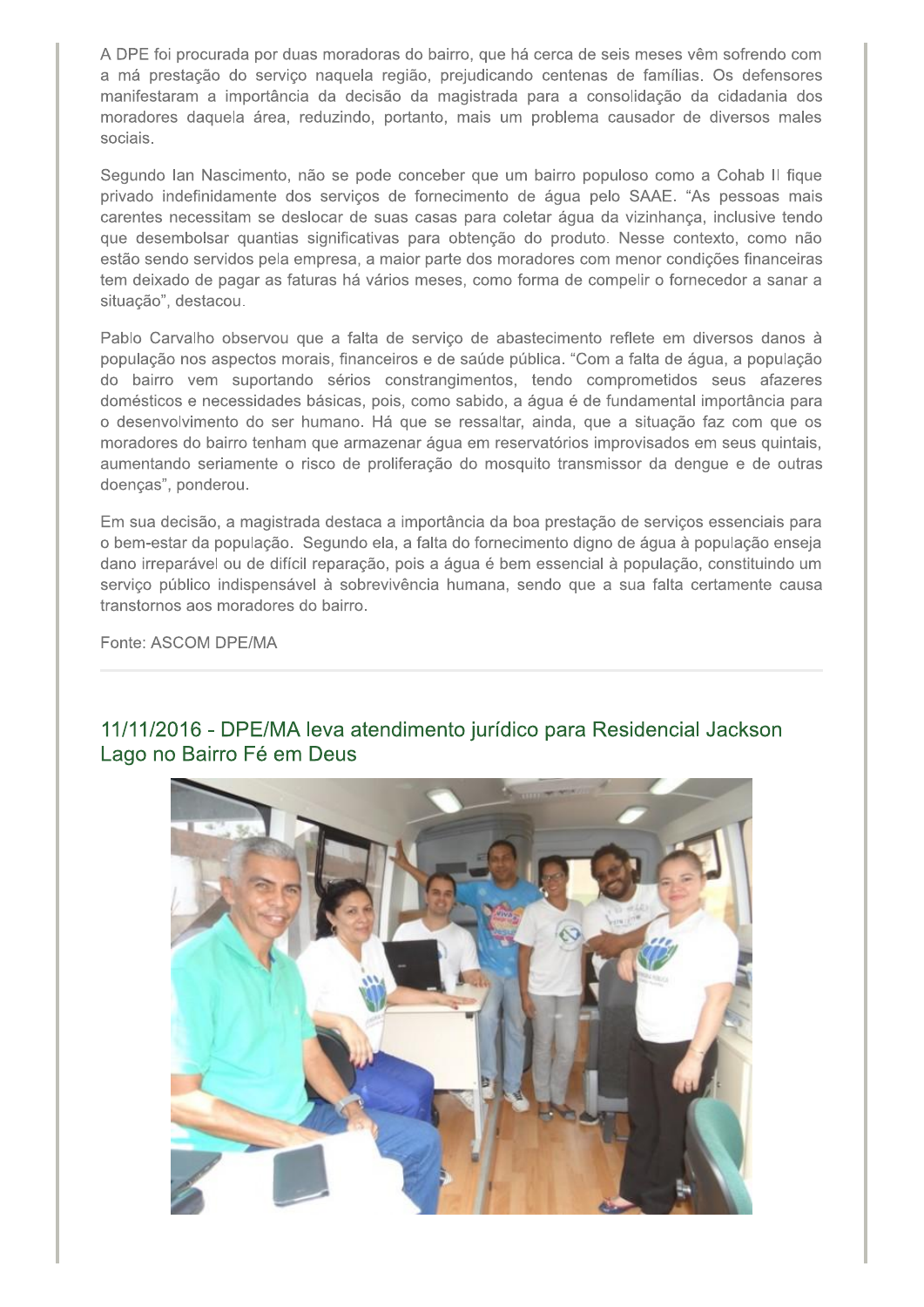O Núcleo de Defesa do Consumidor (Nudecon), da Defensoria Pública do Estado (DPE/MA), levou atendimento jurídico para os moradores do Residencial Jackson Lago, localizado na Fé em Deus, e bairros vizinhos, em mais uma ação social que contou com as atividades dos projetos "Em Defesa do Consumidor na Comunidade" e "Defensores do Saneamento". O evento, promovido pela Igreja Batista da Liberdade, reuniu centenas de pessoas em torno dos serviços oferecidos por equipe multidisciplinar da Defensoria e demais instituições parceiras da ação.

Embora o foco dos projetos sejam causas consumeristas, a Defensoria dá resposta a todas as demandas que chegam à unidade de atendimento móvel. "Além de casos de repactuação de dívidas, cuja resolutividade é imediata, realizamos monitoramento de inserção dos consumidores no CadÚnico, com vistas a identificarmos potenciais beneficiários de programas como o Bolsa-Família, Minha Casa Minha Vida e Tarifa Social de Energia Elétrica. Atendemos, ainda, demandas de todas as áreas, dentre elas a de Família, com a realização de petições iniciais para ações de alimento e divórcio consensual", explicou o defensor público do Nudecon e autor dos projetos Alberto Pessoa Bastos, ressaltado que o índice de resolutividade das demandas de repactuação de dívidas tem chegado a 85%.

Ele disse ainda que ações como essa colocam a Defensoria Pública cada vez mais próxima do cidadão. Com a instituição dentro dos bairros é possível identificar outros problemas enfrentados pelos moradores e buscar soluções junto aos órgãos competentes. "E é isso que temos feito, inclusive, com a integração de outros projetos desenvolvidos pela instituição. Como parte das ações do 'Defensores do Saneamento' e com o apoio dos acadêmicos do Curso de Engenharia Civil da Faculdade Pitágoras, fizemos a inspeção na região e identificamos diversas irregularidades para as quais vamos buscar soluções, a primeira delas é buscar junto a Caema a regularização do abastecimento de água, pois a bomba de sucção do poço artesiano foi retirada há quatro meses para manutenção, porém não devolvida, obrigando os moradores a se auxiliar de baldes para ter acesso a tal serviço básico", informou.

Para o pastor Valdecir Santos, a presenca da Defensoria Pública na ação é de fundamental importância para a comunidade. "Muitas vezes, a população não sabe que tem direitos e como acessá-los. Aqui, a comunidade é egressa de palafita e tem diversas carências, inclusive de conhecimentos. Agora, muitos dos nossos problemas podem ser resolvidos com essa assistência e orientação jurídica trazida pela Defensoria", completou o pastor, um dos articuladores da presença da DPE/MA na ação, que conheceu os projetos no bairro da Liberdade e gostou muito do tipo de atuação e serviços oferecidos.

O dirigente do Centro de Integração Sociocultural Aprendiz do Futuro, Maykon Lopes, ver esse tipo de ação da Defensoria como uma quebra de paradigma. "Com a marcante presença da Defensoria nas comunidades, através dos seus projetos e ações, os moradores se sentem mais amparados e deixam de olhar a instituição como um órgão que só atende nos gabinetes. Agora as pessoas sabem que a Defensoria vai até a população levar seus serviços gratuitamente", comentou Maykon, que colaborou na organização das atividades.

Atendida pelo servidor Hélio Jorge Silva, a dona de casa Carlene Garcia Guterres, 34, mãe solteira de três filhos, saiu da unidade móvel satisfeita. "Vim aqui em busca de orientação sobre como ter a paternidade de um dos meus filhos reconhecida e como solicitar pensão alimentícia", contou Carlene.

A equipe multidisciplinar da DPE/MA foi composta pela ouvidora-geral, Rosicléia Machado Barbosa Costa, a coordenadora do Núcleo Psicossocial, assistente social Silene Gomes de Brito, o servidor do Núcleo de Primeiro Atendimento, Hélio Jorge, a servidora responsável pela administração técnica do projeto Kleldilene Pinheiro, além de estagiários dos cursos de Direito e Serviço Social.

Fonte: Ascom DPE/MA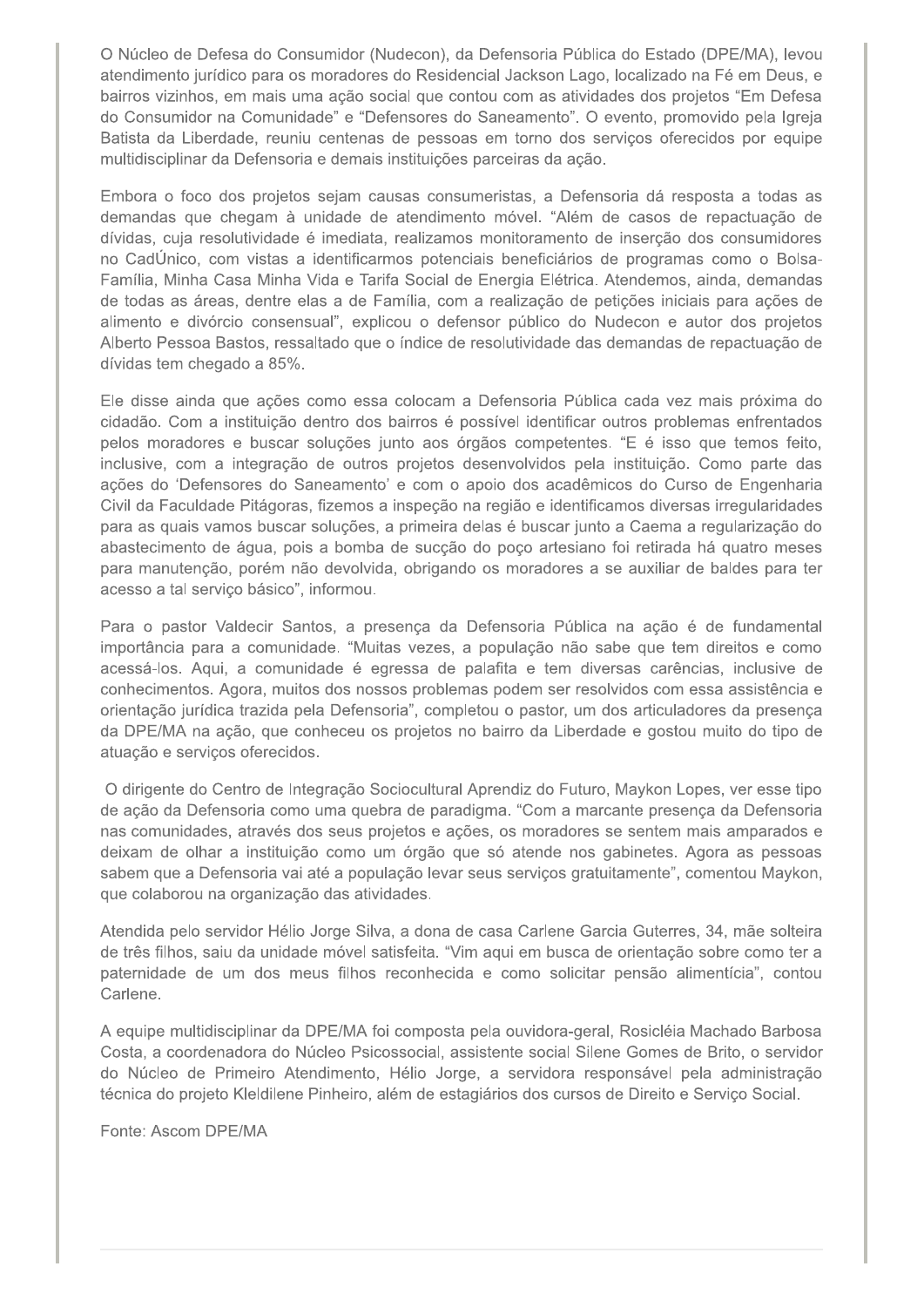10/11/2016 - Defensora pública Associada participa de mesa de discussão sobre cultura do estupro em São Luís



A defensora pública Associada Dra. Lindevania de Jesus Martins Silva, titular do Núcleo de Defesa da Mulher e População LGBT, da Defensoria Pública estadual (DPE/MA), participou da mesa redonda "Cultura do Estupro: Vamos Romper o Silêncio", promovida pelo Grupo de Pesquisa e Extensão sobre Relações de Gênero Étnicos, Raciais, Mulheres e Feminismo (Geramus), da Universidade Federal do Maranhão (UFMA), e pelo Fórum Maranhense de Mulheres. O objetivo dos debates foi discutir casos de estupros ocorridos em São Luís, especialmente dentro do ambiente universitário, e pensar medidas educacionais e políticas públicas para romper com essa cultura.

Durante o evento, realizado esta semana para um amplo público na Universidade Federal do Maranhão, a defensora pública fez breve apresentação dos serviços prestados pela DPE/MA e pelo Núcleo de Defesa da Mulher e População LGBT, destacando a importância da denúncia para acabar com a chamada 'cultura do estupro'. Ela ainda pontuou que esta cultura engloba vários comportamentos que não se resumem ao estupro propriamente dito, mas também ao assédio sexual, piadas grosseiras, dentre outras situações que causam constrangimento e intimidação às mulheres e são aceitas normalmente pela sociedade.

"Dentro desse contexto, são vários os relatos de violações sexuais, das mais diferentes ordens, relacionadas ao sentimento de que o corpo da mulher pertence ao homem, num claro exemplo de como é perversa essa estrutura de opressão que se convencionou chamar de 'cultura do estupro', pois os homens se orgulham de tais condutas, enquanto as mulheres se sentem humilhadas e envergonhadas, relutando em expor os casos e procurar proteção para si e punição para o agressor. Por isso que é tão importante quando uma mulher rompe o ciclo de silêncio e expõe a violação: ela está permitindo que outras mulheres sigam seu exemplo e não se calem, ajudando a criar uma cultura contrária à cultura preexistente, uma cultura de respeito à mulher e sua dignidade de ser humano", ressaltou Lindevania, informando, também, que as demandas que mais chegam ao núcleo são as violações de gênero que ocorrem dentro do ambiente familiar e doméstico, entre as quais são comuns os relatos de abusos de natureza sexual.

Além da representante da Defensoria Pública, ainda participaram da mesa de diálogos a professora doutora da Universidade Federal de São Paulo (Unifesp), Renata Gonçalves; a militante do Grupo de Mulheres Negras Mãe Andreza e Presidente do Conselho Estadual da Mulher, Lucia Gato; e a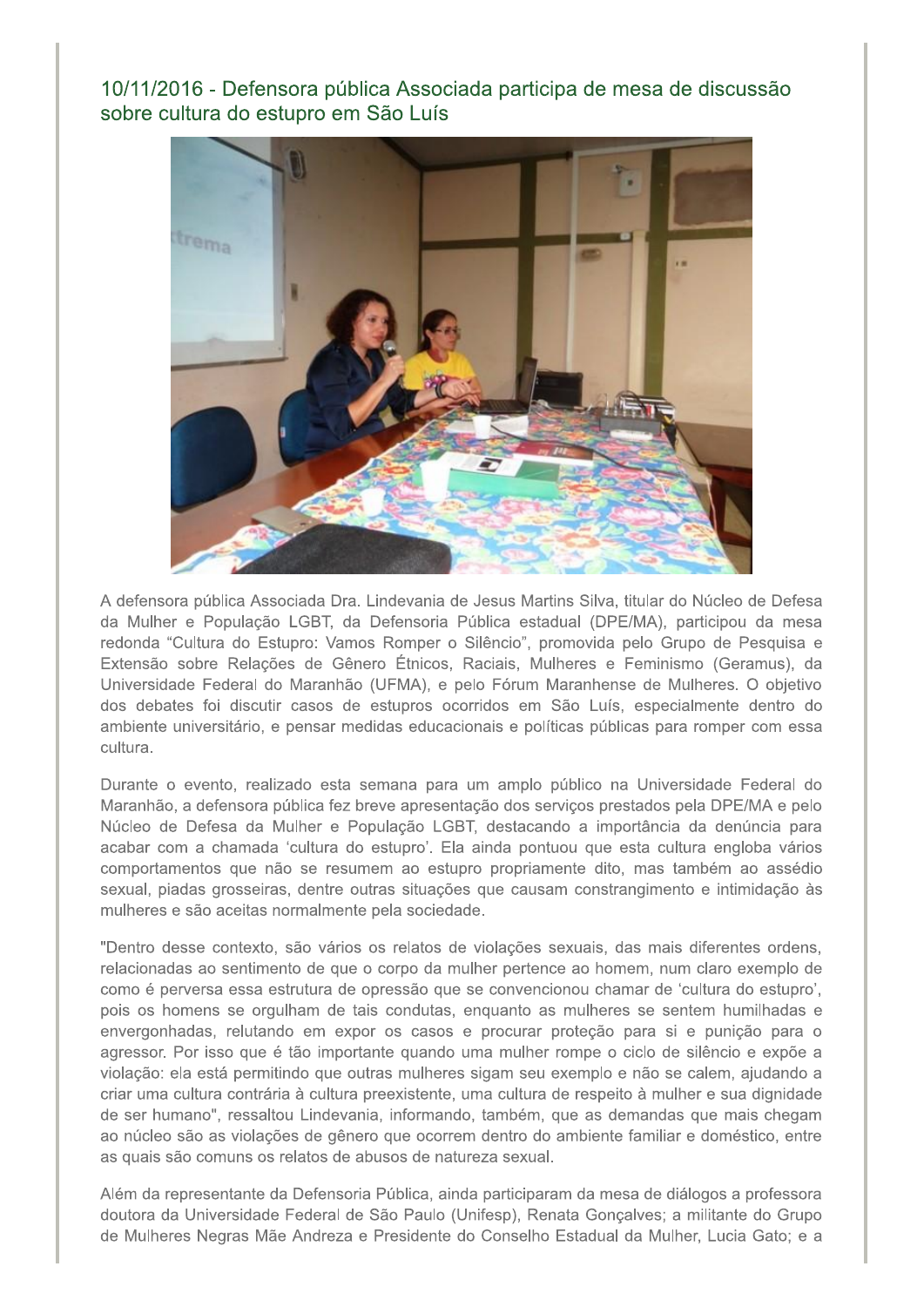coordenadora da mesa, a professora doutora do departamento de biblioteconomia da UFMA, Maria Mary Ferreira, integrante do Fórum Maranhense de Mulheres.

Fonte: Ascom DPE/MA

#### 10/11/2016 - DPE/MA e comunidade discutem parcerias para absolver demandas de São José de Ribamar



Por iniciativa da defensora titular do Núcleo Regional da Defensoria Pública de São José de Ribamar e Associada ADPEMA, Dra. Cristiane Silva Marques da Fonseca, a DPE/MA promoveu uma roda de diálogos com representantes das secretarias de Esporte e Juventude, da Assistência Social, Trabalho e Renda, do Centro de Referência Especializado de Assistência Social (Creas), do Centro de Referência de Assistência Social (Cras), do Núcleo de Justiça Juvenil Restaurativa e do Conselho Tutelar. O objetivo foi discutir uma agenda comum com vistas à promoção de direitos de crianças e adolescentes daquele município.

A reunião de trabalho, ocorrida no salão de eventos da Secretaria de Turismo local, também contou com a participação da coordenadora do Núcleo Psicossocial da DPE/MA, a assistente social Silene Gomes de Brito, que mediou os diálogos.

Na ocasião, os participantes expuseram as principais demandas emanadas de cada entidade e órgão envolvido na rede que atua na defesa e assistência da criança e do adolescente, especialmente daqueles que se encontram em situação de vulnerabilidade ou em conflito com a lei.

Além da defensora estadual e da coordenadora do Núcleo Psicossocial da DPE/MA, a reunião contou com as participações do secretário municipal adjunto de Esporte e Juventude, Paulo Cesar Pereira, das representantes do Núcleo de Justiça Juvenil Restaurativa, Alita Batista Santos e Cleuvane Silva Carramilo, da coordenadora do Cras do bairro São Raimundo, Rôse Clea Silva Serra Montini, do advogado José Augusto Nunes, da assistente social e coordenadora do Creas Roseana Sarney, Ceres Santos Araújo, e da estagiária do curso de Serviço Social do Núcleo da DPE/MA de São José de Ribamar, Quilza da Silva Silva.

Durante o encontro, a defensora lembrou que ao assumir a vaga para atuar no ato infracional no município, o fez com o propósito de aproveitar a oportunidade para desenvolver um trabalho de acompanhamento dos adolescentes em conflito com a lei não apenas durante o processo e o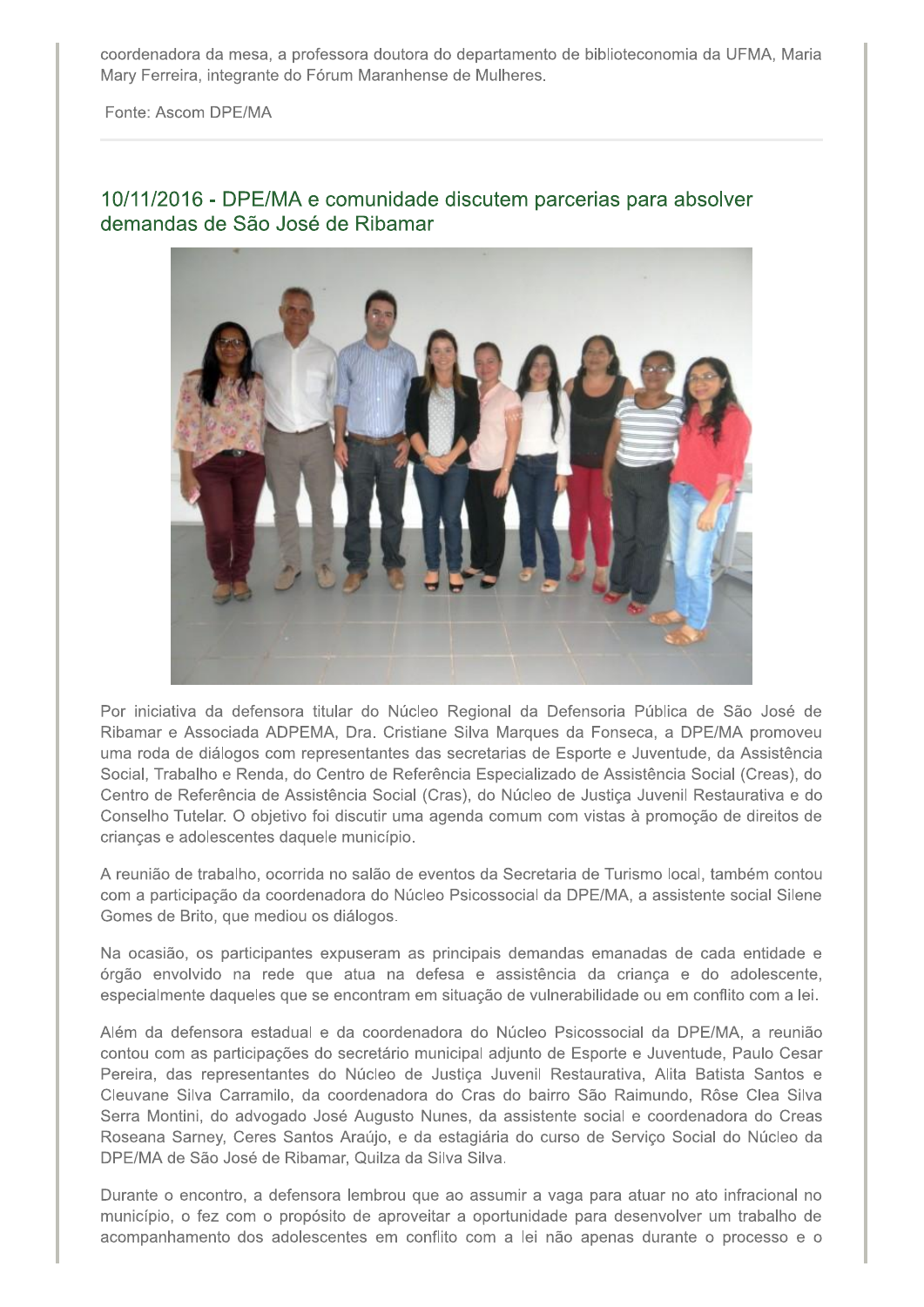cumprimento da execução da medida socioeducativa imposta, mas também após o término do cumprimento da mesma. Para ela, esse acompanhamento antes, durante e depois do processo é fundamental para dar ao adolescente o suporte e o incentivo para que não volte a praticar ato infracional.

"Nesse período de nossa atuação no município foi possível perceber que muitos deles sofrem pressão de algumas companhias da vizinhança para praticar atos infracionais, além de passarem por problemas estruturais nas famílias. Assim, para uma efetiva proteção do adolescente, como determina o Estatuto da Criança e do Adolescente (ECA), é preciso abordar também esse viés do problema, fornecendo instrumentos para fortalecer as relações familiares e alternativas para o adolescente, como inserção em programas sociais, de educação, trabalho e esporte", acrescentou. Para uma atuação completa, ela entende que é preciso articular todas as instituições da Rede de Justica Juvenil. Cristiane Fonseca avaliou como positivo o resultado da reunião, pois, as instituições convidadas não só se fizeram presentes, mas também participaram ativamente do debate, mostrando sua realidade, os problemas a serem enfrentados, as soluções possíveis e propondo uma atuação cada vez mais articulada. Ficou também acordada uma próxima reunião a ser realizada em fevereiro de 2017, após o período de transição de governo, para dar continuidade às atividades.

Articulação - O advogado José Augusto Nunes, da assessoria jurídica do Creas de Ribamar, parabenizou a Defensoria pela iniciativa de articulação com os órgãos de defesa e garantia de direitos da criança e adolescente do município. "Esse encontro possibilitou o estreitamento do diálogo entre os vários órgãos públicos presente no encontro, no intuito de melhorar cada vez mais o atendimento e a oferta de novas oportunidades aos que necessitam, garantindo o cumprimento e a efetividade das Políticas Sociais no município", destacou.

Fonte: ASCOM/DPE MA



08/11/2016 - Defensor Público Associado participa da inauguração de fábrica para inserção de presos no mercado de trabalho em Itapecuru-Mirim

O defensor público do Estado e Associado ADPEMA, Dr. Thiago Amin Castro participou da solenidade de inauguração, semana passada, de mais uma fábrica de vassouras de garrafas pet do Sistema Penitenciário do Maranhão. O empreendimento, instalado na Unidade Prisional de Ressocialização (UPR) do município de Itapecuru-Mirim, vai capacitar, inicialmente, 20 internos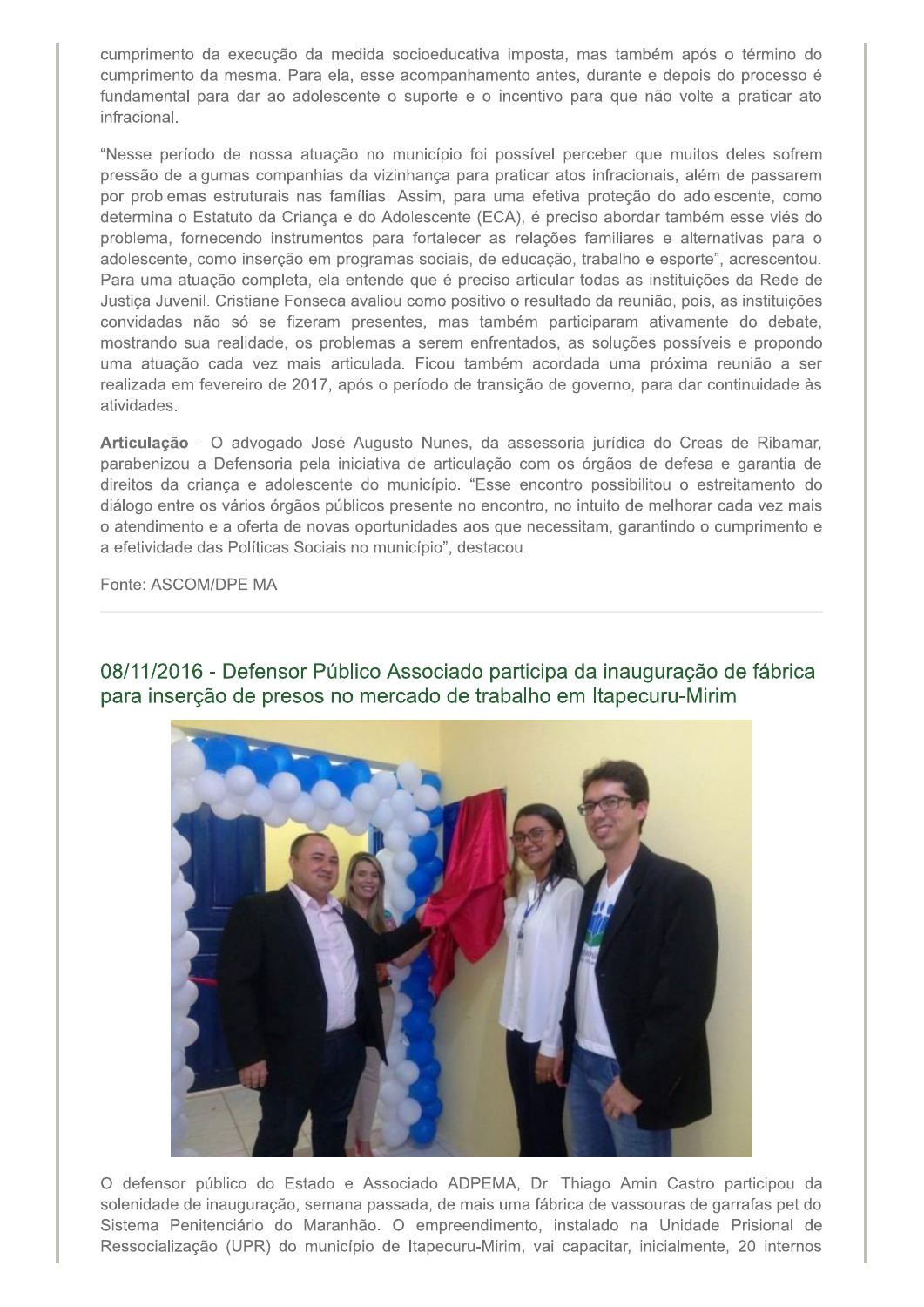daquela unidade. A UPR 6, antigo CDP de Pedrinhas, foi o primeiro estabelecimento penal a receber a fábrica, que já está em operação há mais de um mês.

Os detentos contemplados com a capacitação na fábrica foram devidamente selecionados pelas supervisões de Assistência Psicossocial e de Trabalho e Renda da Secretaria de Estado de Administração Penitenciária (Seap) que, junto com o Poder Judiciário levaram em consideração fatores como aptidão ao trabalho, bom comportamento e interesse do apenado em participar da atividade profissionalizante, dentro do ambiente carcerário. Agora, depois da inauguração, os custodiados passarão por treinamento de uma semana para aprender sobre o processo de produção das vassouras feitas de garrafas pet. A estimativa é que, por dia, sejam confeccionadas algo em torno de 150 vassouras. "Essa é mais uma ação com intuito de capacitar os internos e que, com certeza, contribui para eliminar a ociosidade no cárcere e reforça a humanização no sistema prisional", disse o diretor da UPR, Jorge Henrique Viegas. Produção - O método de produção das vassouras é simples. Tudo tem início com a limpeza a base de água e sabão das garrafas pet. Depois disso, a garrafa é levada para uma máquina onde é feito um corte no fundo da mesma. A parte cortada é reaproveitada no artesanato. Já o outro pedaço é levado para fazer a filetagem (cortes em fios). Os outros processos são a prensa para fabricação manual da vassoura e a guilhotina para aparar as cerdas.

Além disso, as cerdas são levadas ao forno para serem tratadas. Em seguida, basta ajustar as cerdas na base e grampear, aparar as cerdas, cortando as pontas desiguais e colocar o cabo da vassoura. "É incrível a durabilidade desse tipo de vassoura. Com o mesmo zelo que se tem com uma vassoura comum, esta, porém, se mantém em condições de uso por, no mínimo, três anos", afirmou a secretária adjunta de Atendimento e Humanização Penitenciária da Seap, Odaiza Gadelha.

Fonte: Ascom DPE/MA



### 07/11/2016 - Defensoria Pública do Maranhão ajuíza ACP que solicita suspensão de multas de trânsito reativadas

A Defensoria Pública do Estado (DPE/MA) ajuizou Ação Civil Pública (ACP), esta semana, na Vara de Direitos Difusos e Coletivos da Comarca de São Luís, com pedido de liminar, determinando ao Município de São Luís, por meio da Secretaria Municipal de Trânsito e Transporte (SMTT), e ao Detran-MA que suspendam a cobrança de todas as multas reativadas, referentes ao período de janeiro de 2010 a maio de 2014. A ação destaca, dentre outros aspectos, que a permanência das multas na condição de "ativas" por tempo indeterminado junto aos sistemas do Detran/MA e da SMTT, pode resultar no pagamento de valores que, no contexto apresentado, não são mais devidos pelos cidadãos, além de criar outros embaraços.